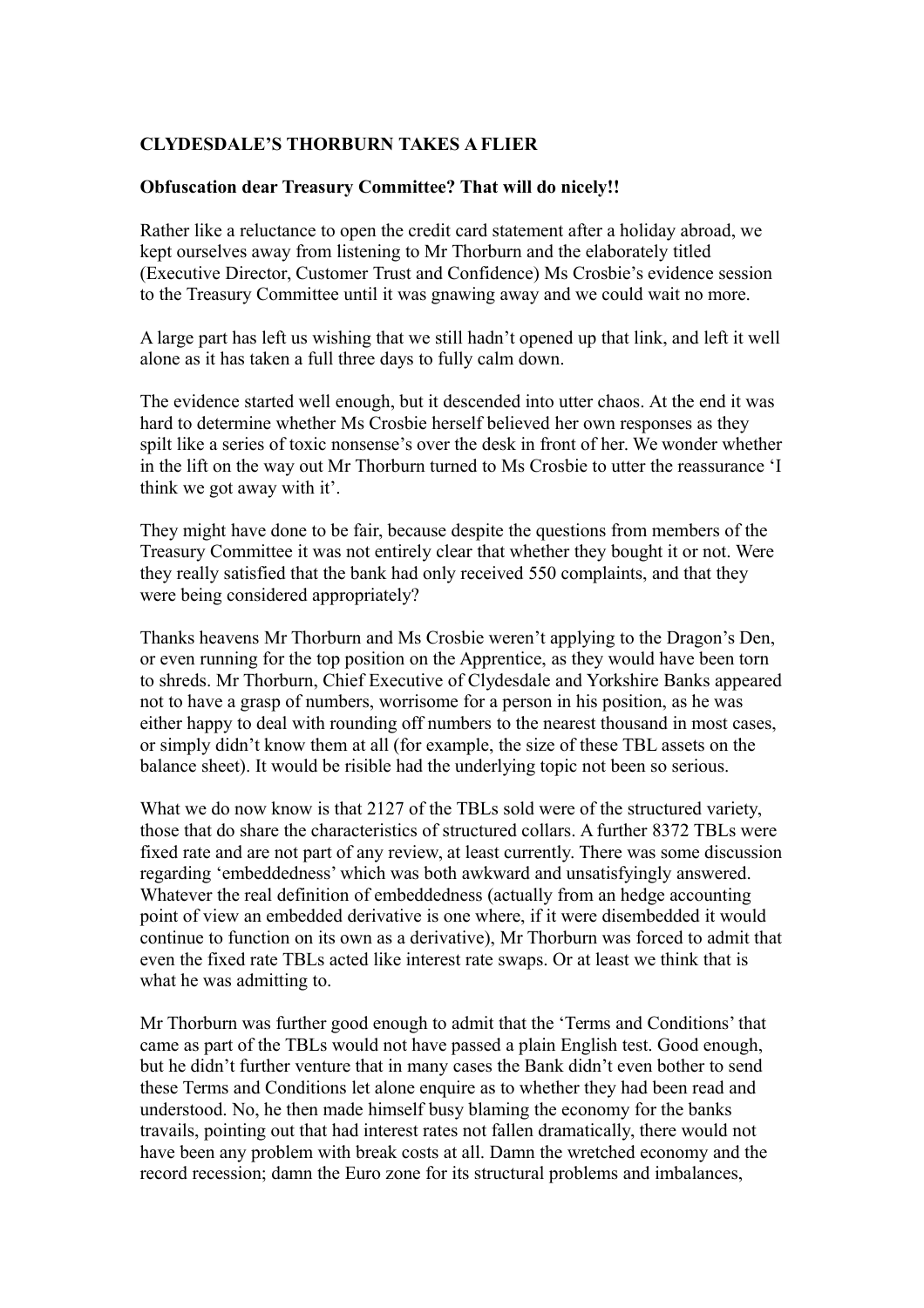damn Japan for having entered a recession in the early 1990's, damn China for not growing fast enough, damn the MPC for cutting rates which ultimately spoilt Clydesdale's profitable party. Did we mention the English football team? Well damn them and their part in TBLs too.

More worrying still was the insistence that the Bank had a 'sales process'. Not only that (and we capitalise it because it deserves the grandeur) the Sales Process was 'long' and had a 'number of interventions'. The Sales Process was exactly that, a Process, a clearly constructed series of meetings, conversations, checks and communications all of which together ensured that the potential of a break cost was carefully articulated, and certainly understood. This included the infamous 'doubleflier' that was sent to everyone, a triumph of modern day enunciation, which unlike the Terms and Conditions presumably, was written in plain English.

The double-sided flier purportedly gave an example of the potential quantum of break costs, in a scenario where the borrower was looking to break a fixed rate TBL of amount £1mn and where interest rates had fallen from 5.25% to 4.25% (Mr Thorburn promised to write to the Committee with further details as to whether these doublesided fliers were ever updated as events changed). In our experience, having looked at many dozens of TBLs cases, the double-sided flier simply did not exist or was not sent, apart from in a handful of cases where the answer given for the break cost outcome was simply incorrect.

There remains the vexed question of whether break costs, and their potential application were explained adequately or not. Ms Crosbie promised (we believe) that where there was evidence that they were not (and the incidence of this could end up being 60% of all cases according to Crosbie) customers would be 'redressed'. The word 'redress' can be either noun or verb, but to be 'redressed' is surely a word of fiction; apt enough in the circumstances.

Unfortunately the Committee did not ask any questions about the nature of the bank's costs, and whether it actually incurred any costs as a result of a prepayment. Such a question would have been Bannatynesque, and we doubt that that particular dragon would have provided funding to the Thorburn/Crosbie double-act had they turned up looking for support for their novel 'TBL' idea. No, the canny Scot (born, uncannily on Clydebank) would have insisted on a series of more penetrating questions, the result of which would have been the dispatch of the duo into the lift with their tales rather more between their legs.

The difficult questions have yet to be asked and only by asking the right questions are we likely to get the right answers. It hard to define 'proper consideration' of break costs; much more prescient would be line up a series of questions that really would test the Bank. 'Did you design TBLs to get around the regulations?' could be replaced with 'given your hedge accounting methodology, did you make any actual loss at all?' and 'were these TBLs a good source of profits?' replaced with 'did you bring the element of up-front profit made into the calculation of overall costs incurred?' The Bank will be content to go into the ring with a customer who claims a mis-sale due to lack of proper explanation of break costs; it will take its chance knowing that a missale' has little legal application. It is less likely to want to go the distance with the